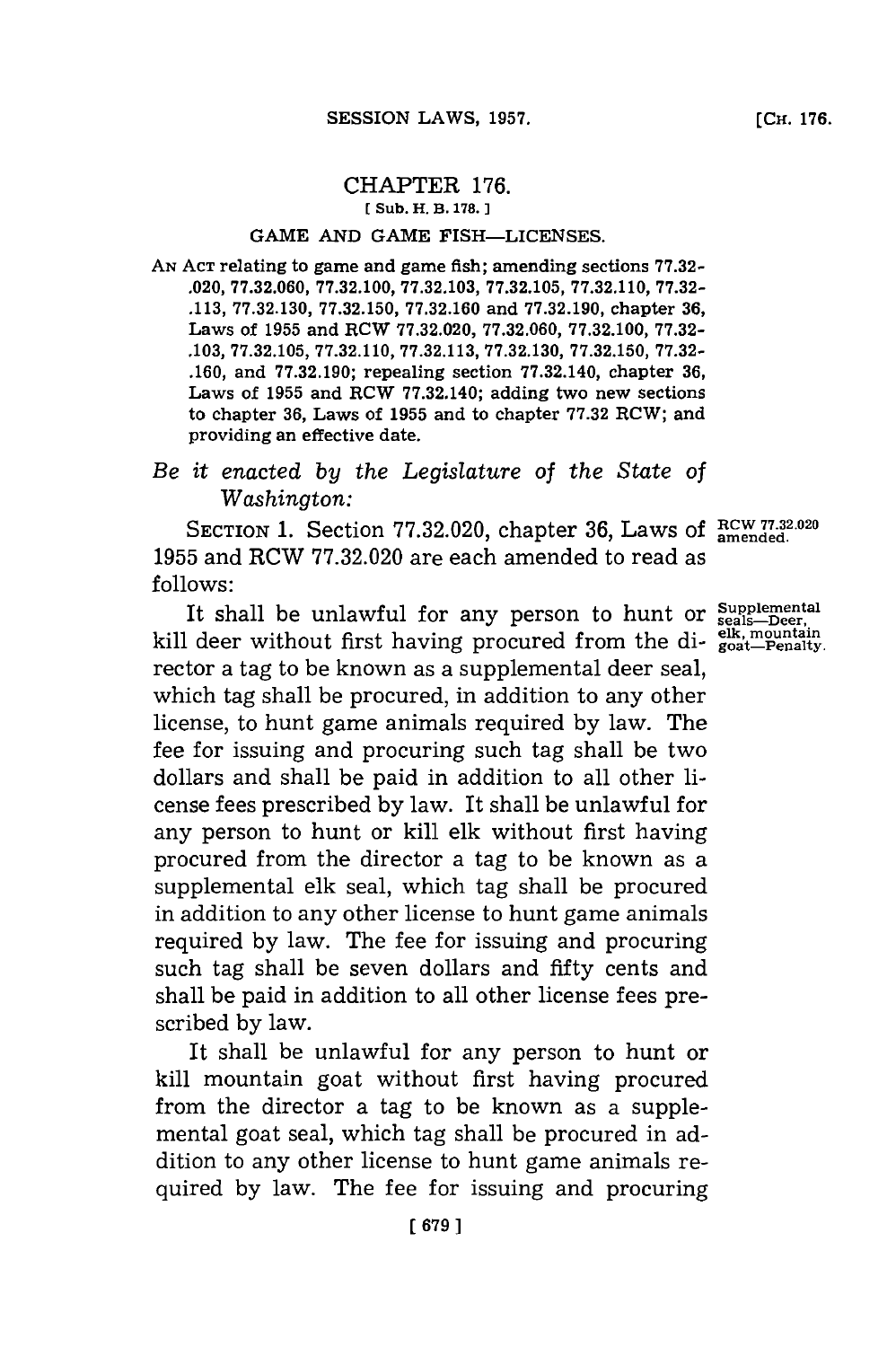**CH. 176:]**

**Game and game fish. Licenses. Sup- plemental seals-Deer' elk, mountain goat-Penalty.**

such tag shall be seven dollars and fifty cents and shall be paid in addition to all other license fees prescribed **by** law.

It shall be unlawful **for** any nonresident or alien to hunt or kill deer without first having procured from the director a tag to be known as a supplemental nonresident deer seal which tag shall be procured, at no extra charge, in addition to any other license to hunt game animals required **by** law.

It shall be unlawful for any nonresident or alien to hunt or kill elk without first having procured from the director a tag to be known as a supplemental nonresident elk seal which tag shall be procured in addition to any other license to hunt game animals required **by** law. The fee for issuing and procuring such tag shall be twenty-five dollars and shall be paid in addition to all other license fees provided **by** law.

It shall be unlawful for any nonresident or alien to hunt or kill mountain goat without first having procured from the director a tag to be known as a supplemental nonresident goat seal which tag shall be procured in addition to any other license to hunt game animals required **by** law. The fee for issuing and procuring such tag shall be twenty-five dollars and shall be paid in addition to all other license fees prescribed **by** law.

Such tags shall be in the possession of all persons while engaged in hunting deer, elk, or mountain goat. Such tags shall be prepared **by** and under the supervision of the director and shall bear the name "department of game of the state of Washington" and the year for which it is issued, and any other distinguishing marks deemed necessary **by** the director, and shall be void on the first day of April next following the date of issuance. Any person who kills any deer, elk, or mountain goat shall immediately attach his own tag to the carcass of any such animal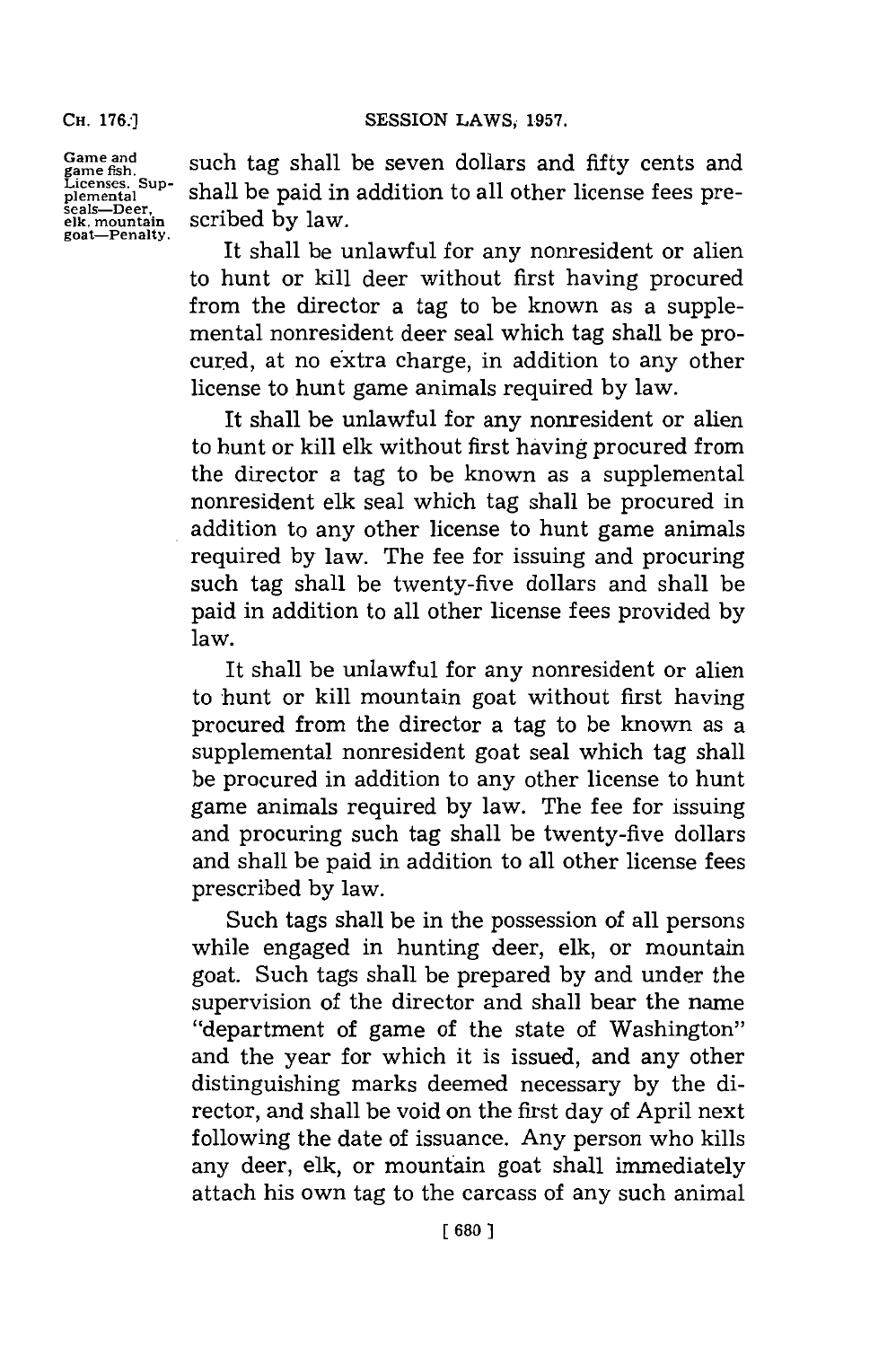and properly seal the same. All moneys received from the issuance or sale of tags as provided herein shall be paid into the state game fund. Any person violating any of the provisions of this section shall be guilty of a misdemeanor and upon conviction shall be punished **by** a fine of not less than twentyfive dollars and not more than two hundred fifty dollars or **by** imprisonment in the county jail for not less than ten days and not more than thirty days or **by** both such fine and imprisonment.

**Licenses, state,**

SEC. 2. Section 77.32.060, chapter 36, Laws of 1955 RCW 77.32.060 and RCW 77.32.060 are each amended to read as fol**lows:**

Any person deputized by the director to issue **Issuer's** comcombination county hunting and fishing licenses, *License* state resident fishing licenses, state resident hunting licenses, nonresident state fishing licenses, nonresident state hunting licenses, and nonresident state transient licenses shall charge the sum of fifteen cents in addition to collecting the fee prescribed by law, for issuing each such license, which sum shall be retained **by** him for his services.

**SEC. 3.** Section **77.32.100,** chapter **36,** Laws **of RCW7 <sup>7</sup> . <sup>2</sup> .100 1955** and RCW **77.32.100** are each amended to read as **f ollows:**

Any resident may **by** paying the sum of eight dol-**Resident state hunting and** lars obtain a state hunting and fishing license, which shall entitle the holder thereof to hunt and fish in any county of the state until the first day of January next following the date of its issuance, when it is lawful to hunt or fish therein.

SEC. 4. Section 77.32.103, chapter 36, Laws of  $R<sub>cm</sub>$  77.32.103 **1955** and RCW **77.32.103** are each amended to read as **follows:**

Any resident may **by** paying the sum of four **Resident state** dollars and fifty cents obtain a state hunting license which shall entitle the holder thereof to hunt in any

**fishing license.**

**hunting license.**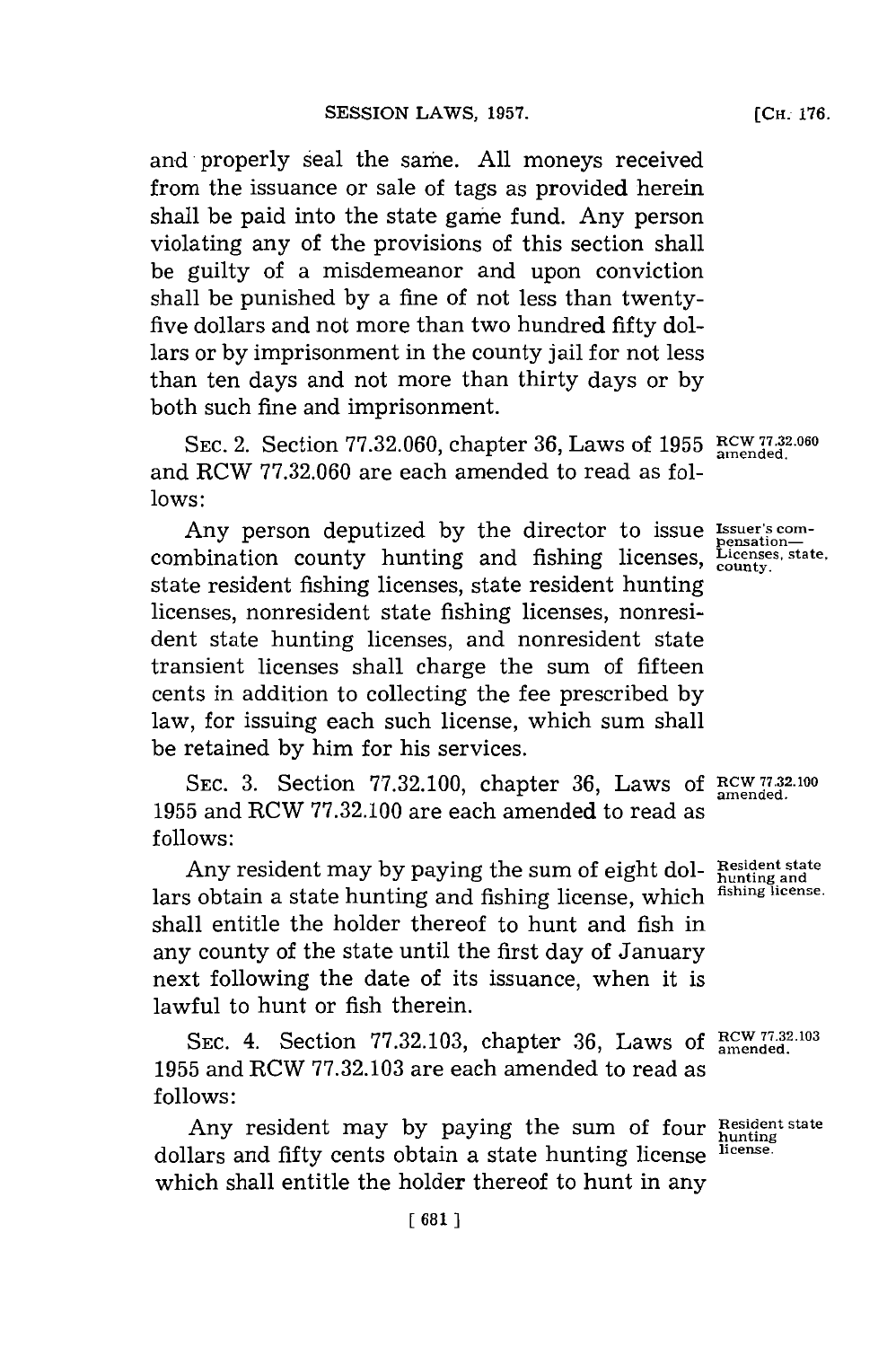**SESSION LAWS, 1957.** 

county of the state until the first day of January next following the date of its issuance, when it is lawful to hunt therein.

**RCW 77.32.105**<br>amended.

**amended.** SC5.Section **77.32.105,** chapter **36,** Laws of **1955** and RCW **77.32.105** are each amended to read as **follows:**

**Resident state**

**fishing license.** Any resident may **by** paying the sum of four dollars and fifty cents obtain a state fishing license which shall entitle the holder thereof to fish in any county of the state until the first day of January next following the date of its issuance, when it is lawful to fish therein.

**RCW 77.32.110 SEC. 6.** Section **77.32.110,** chapter **36,** Laws of **amended. 1955** and RCW **77.32.110** are each amended to read as follows:

Resident **Any resident may by paying the sum of four dolarity in a hunting and fishing license. lars and twenty-five cents obtain a hunting and fish**lars and twenty-five cents obtain a hunting and fishing license, which shall entitle the holder thereof to hunt and fish within the county in which he resides and for which the license is issued until the first day of January next following the date of issuance, when it is lawful to hunt or fish therein.

**ROW 77.32.113 SEC. 7.** Section **77.32.113,** chapter **36,** Laws of **amended. 1955** and RCW **77.32.113** are each amended to read as follows:

**Resident** Any resident may **by** paying the sum of three **county fishing license** dollars obtain a fishing license which shall entitle the holder thereof to fish within the county in which he resides and for which the license is issued until the first day of January next following the date of issuance, when it is lawful to fish therein.

**RCW 77.32.130 SEC. 8.** Section **77.32.130,** chapter **36,** Laws of **amended . 1955** and RCW **77.32.130** are each amended to read

as follows:<br> **Nonresident a**<br> **Any nonresident or alien may by paying the sum**<br>
license, of thirty-five dollars obtain a hunting license which shall entitle the holder thereof to hunt in any county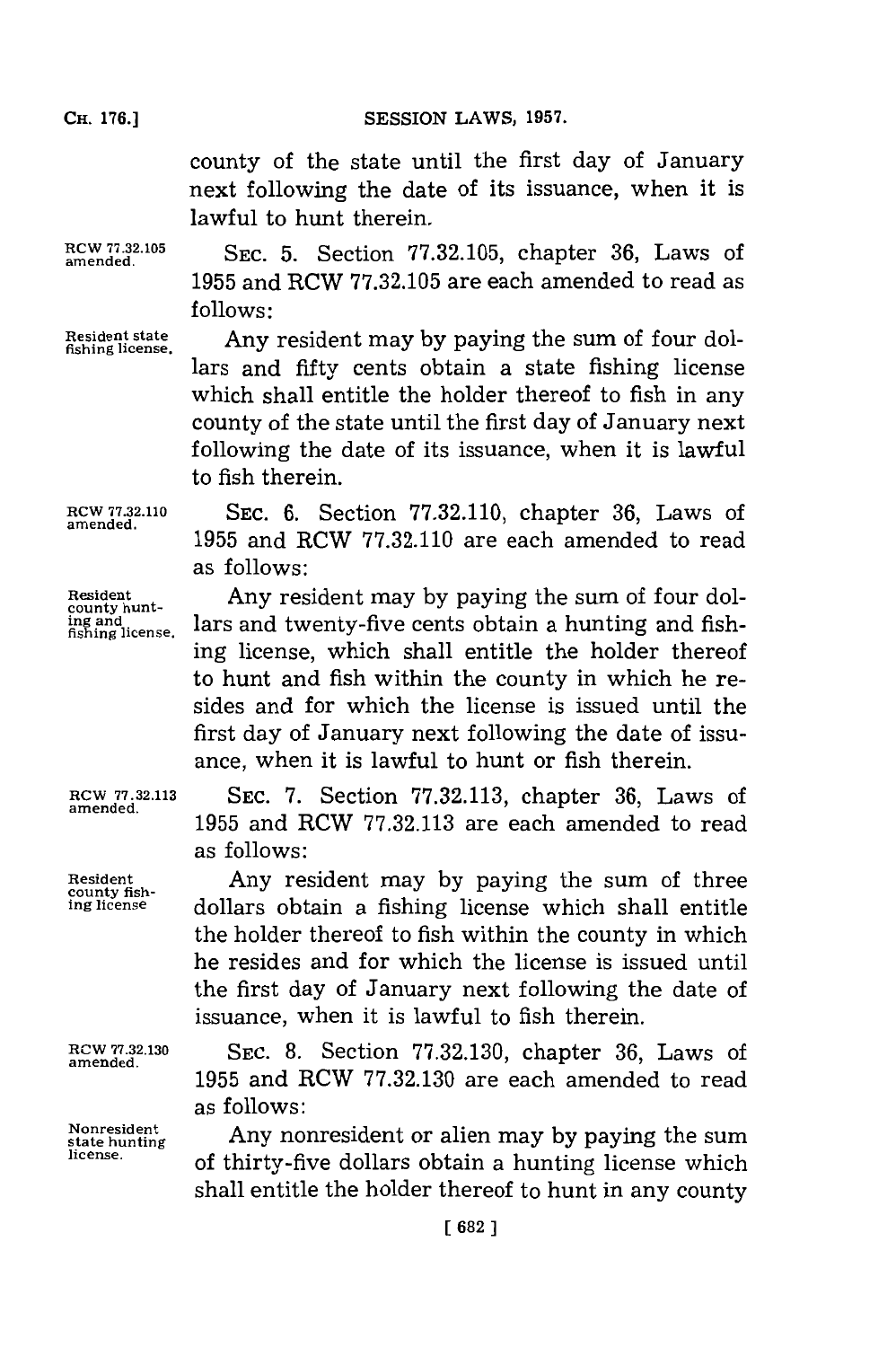therein.

of the state until the first day of January next following the date of issuance, when it is lawful to hunt

SEC. 9. Section 77.32.150, chapter 36, Laws of  $_{\text{amended}}^{\text{RCW 77.32.150}}$ **1955** and RCW **77.32.150** are each amended to read as **follows:**

Any nonresident or alien may by paying the sum Nonresident State fishing state fishing license. of fifteen dollars obtain a state fishing license, which **license.** shall entitle the holder thereof to fish in any county of the state until the first day of January next following the date of issuance, when it is lawful to fish therein.

SEC. 10. Section 77.32.160, chapter 36, Laws of  $\frac{RCW 77.32.160}{amended}$ **1955** and RCW **77.32.160** are each amended to read as follows:

Any nonresident or alien who is temporarily so- Transient's journing in the state may **by** paying the sum of four **fishing license.** dollars obtain a state fishing license, which shall entitle the holder thereof to fish in any county of the state for a period of seven days following the date of its issuance, when it is lawful to fish therein: *Provided,* That the license under this section shall not entitle the holder thereof to fish **for** steelhead during the winter steelhead seasons as established **by** rule or regulation of the commission.

**SEC. 11.** Section **77.32.190,** chapter **36,** Laws **of RCW 77.32,190 1955** and RCW **77.32.190** are each amended to read as follows:

Any resident may **by** paying the sum of five dol- **Trapper's** lars obtain a state trapping license which shall entitle the holder thereof to trap furbearing animals, except beaver, for their hides or their pelts only, within any county of the state until the first day of April next following the date of its issuance, at any time when it is lawful to trap such animals.

**SEC.** 12. Section **77.32.140,** chapter **36,** Laws **of Repeal. 1955** and RCW **77.32.140** are each repealed.

**[CH. 176.**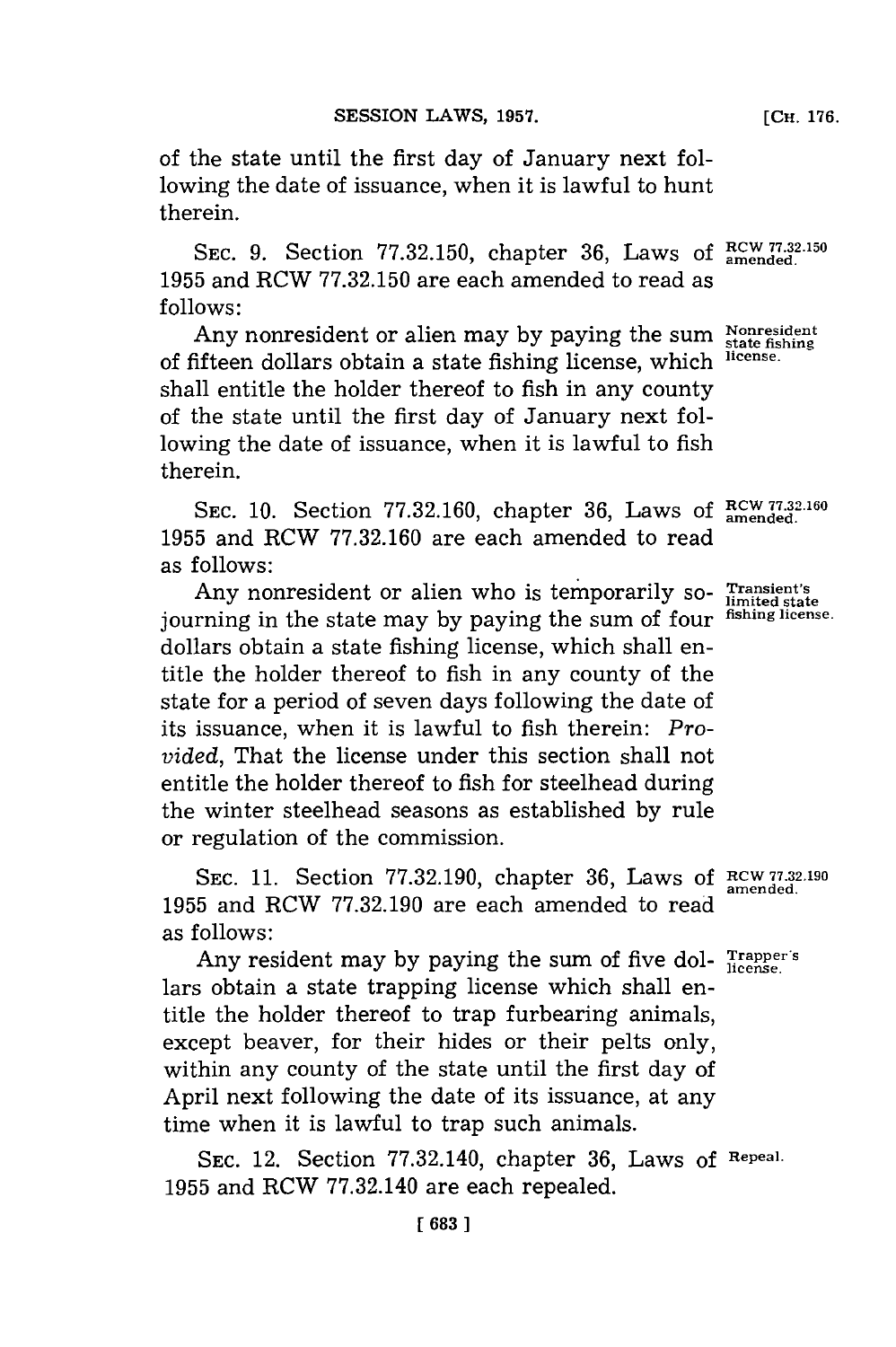**Rules and**

**New section. SEC. 13.** There is added to chapter **36,** Laws of **1955** and to chapter **77.32** RCW a new section to read as follows:

license.A fishing guide license shall be obtained **by** every person who offers services or who performs the services of a professional guide for others in the taking of game fish.

**Fees-Resi-**<br>dent.non-<br>**The fee for such license is ten dollars for a res** Fees<sup>-Resi</sup>dent, non-<br>resident. **a** dent and one hundred dollars for a nonresident or alien which shall entitled the holder thereof to act as a fishing guide in any county of the state until the first day of January next following the date of its issuance.

**regulation** The commission may adopt rules and regulations **authorized.** requiring records to be kept and reports to be made **by** fishing guides concerning the activities of their clients with respect to the time, manner, and place of taking any game fish **by** such clients, the quantities taken **by** them, and such other information as may be helpful in enforcing the provisions of the game code or the rules and regulations of the commission. Such rules and regulations may prescribe the form of such records and reports and may require fishing guides to keep such records current while performing their services, and to display the same, and may authorize the director to prepare and distribute to fishing guides the forms for such records and reports.

**New section. SEC.** 14. There is added to chapter **36,** Laws of **1955** and to chapter **77.32** RCW a new section to read as follows:

**Definitions.** For the purposes of this chapter: **A** "resident" **"Resident."** means any citizen of the United States or person who has in good faith declared his intention of becoming a citizen of the United States, and who for at least six months immediately preceding any application for a license has maintained a permanent